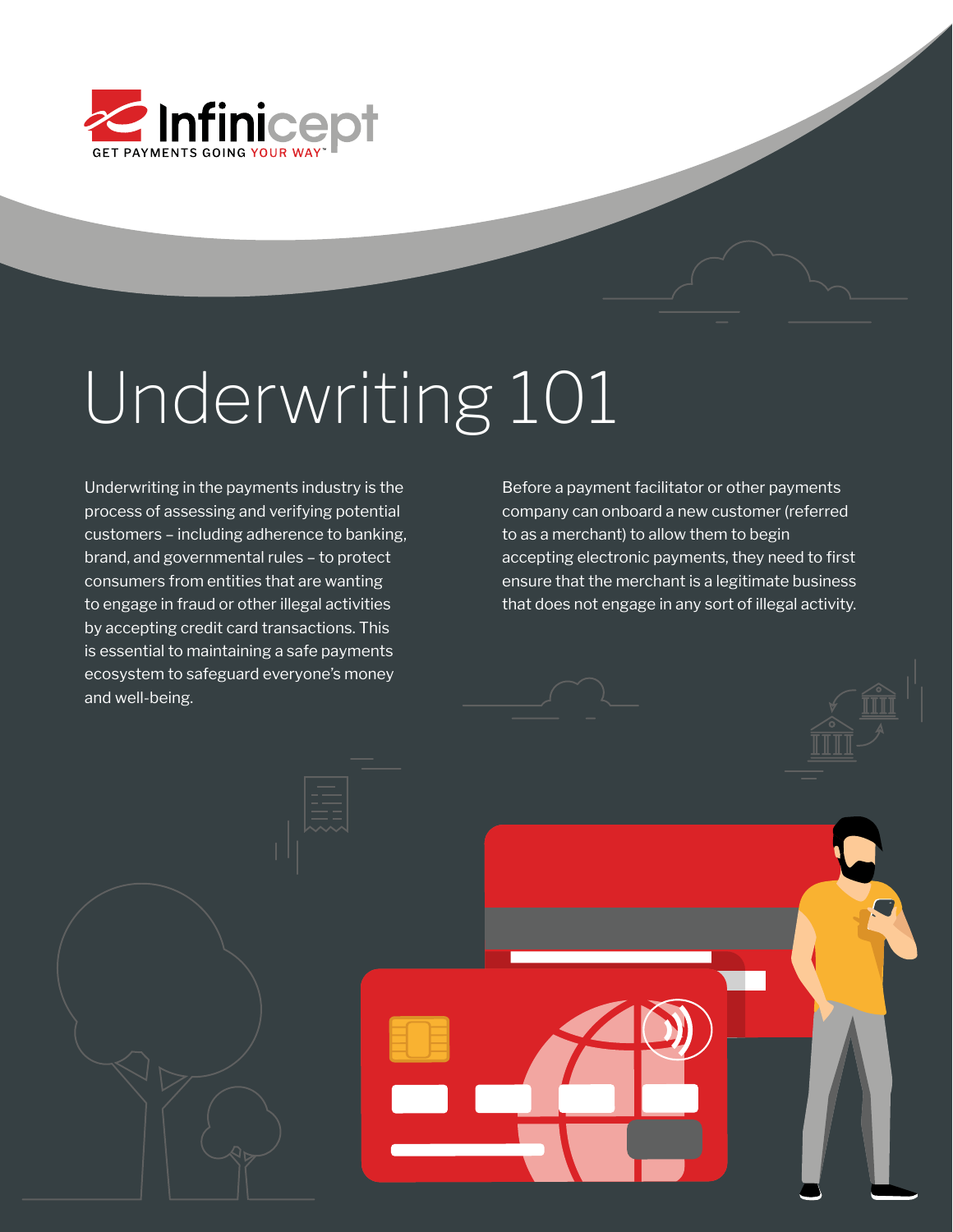## Collecting Merchant Information

The process of underwriting a new merchant first involves collecting the information from the merchant that is needed to run the underwriting checks. This is typically done via an online form that is sent to the prospective merchant for them to fill out. The payment facilitator has the ability to tailor the requested information to their specific customer base, when that is appropriate. New technology, such as [Infinicept's Underwriting Platform](https://www.infinicept.com/underwriting-on-demand/), allows payment facilitators and other payments companies to automate

this underwriting process and create a more seamless experience for their customers.

The information that is requested includes personal information on the owner(s), business details, and info regarding the types of goods or services the business sells. Once the payment facilitator receives this information, they can then pass it through the necessary underwriting checks. These checks will generally vary depending on the vertical of your customers, how they operate their business, and how risky the industry they operate in is.





## Underwriting Checks

A term commonly used in underwriting is KYC which stands for, Know Your Customer. This is the essence of what underwriting is, the opportunity for the payment facilitator to understand who the customer is and what the business does before allowing them to accept payments using their infrastructure.

Performing underwriting checks allows the payment facilitator to ensure that the customer they are bringing on is a viable business that is not engaged in activities outside the risk appetites of either themselves or their sponsoring partners. The goal of these checks is to answer questions such as:

- Is this merchant going to be involved in fraudulent credit card transactions?
- Is the merchant who they say they are?
- Will the merchant be able to generate enough income to cover operating expenses?
- Is this merchant involved in illegal activities or terrorism?

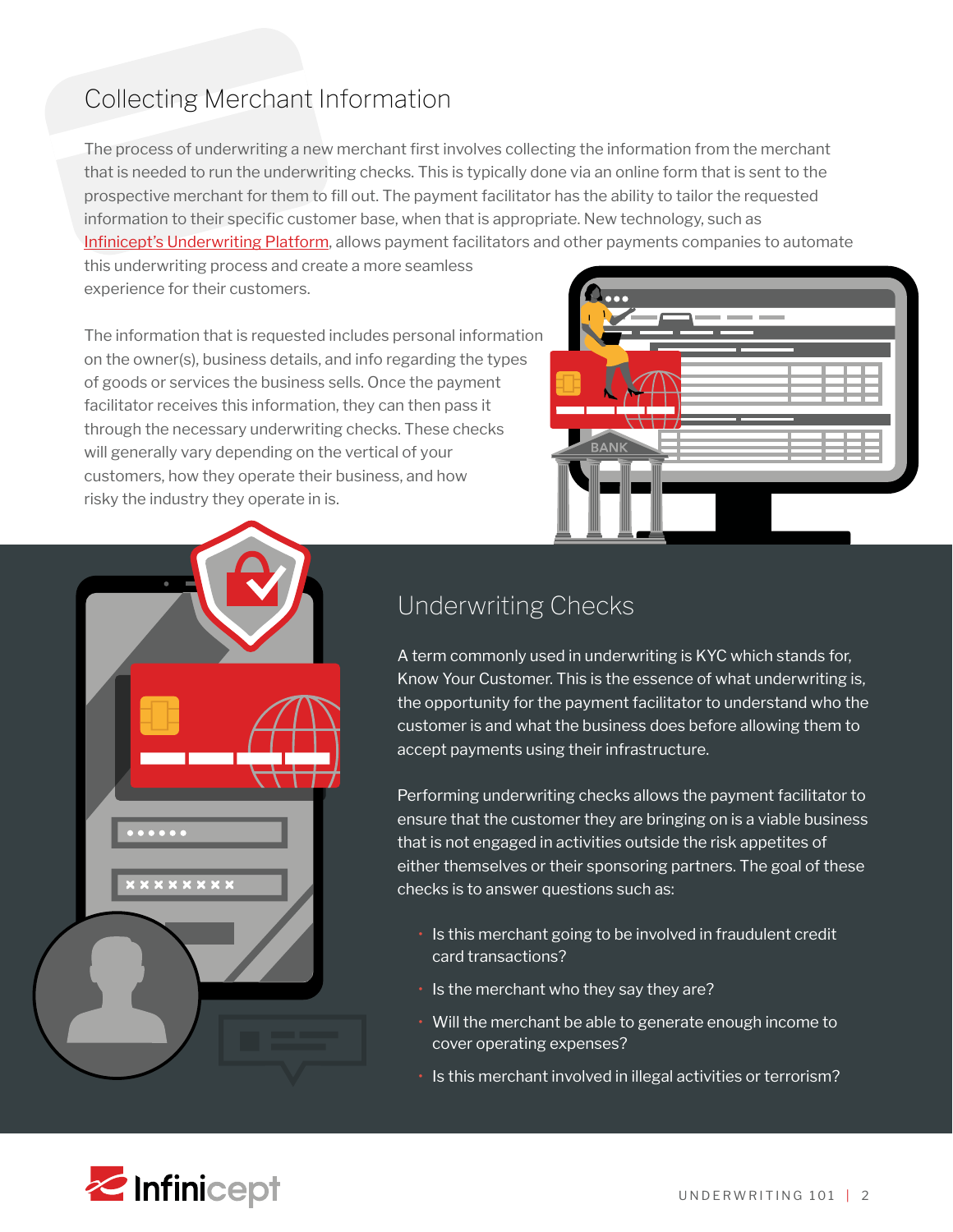#### REQUIRED UNDERWRITING CHECKS

There are often three underwriting checks that are required by the credit card brands for any merchant wanting to begin accepting credit card payments.



The first check is an IRS TIN Match. This check ensures that the tax ID the merchant gave in their application exists and validates that the tax ID is associated with the legal entity name they gave on the application. .

The second is ensuring the merchant is not on Mastercard's MATCH list. MATCH stands for Member Alert to Control High Risk Merchants. This list contains merchants that have been terminated by other Acquirers and Mastercard requires a payment facilitator to be aware of. If the merchant that is applying for a processing account is found to be on this list, they will most typically not get approved.

| _               |
|-----------------|
| ____<br>_______ |

The third required underwriting check is to make sure the business owners, principals, and business itself, are not on governmental sanction lists commonly referred to as OFAC (Office of Foreign Asset Control) screenings but, much wider than this one Treasury Department controlled database. These lists contain individuals, organizations, and geographies who have ties to crime or terrorism or are otherwise prohibited from doing business with.

#### BEST PRACTICE UNDERWRITING CHECKS

Aside from just the required underwriting checks, there are other screenings that are considered best practice to ensure that you truly know who your customer is before you engage in business with them.

The first of these may be performing an identity verification on the business owner. There are various services that offer identity checks with the goal of ensuring that the owner's information listed on the application is valid and that they are not engaging in any sort of identity fraud.

In the same vein of ensuring that the owner's information is legitimate, it is also recommended to verify some of the other pertinent business information listed on the application. This typically includes the email address used, the business address, and the business website (when applicable).

It is also recommended to verify the bank account that is listed on the application. The underwriter will want to ensure that the bank account listed is a legitimate bank account and that owner of that bank account is the legal entity listed on the application as the merchant.

Lastly, with social media becoming more and more prevalent for businesses all over the world, this gives underwriters the ability to obtain additional information to verify the business' legitimacy. Infinicept's [underwriting platform](https://www.infinicept.com/underwriting-on-demand/) uses a proprietary social media check called InfiniScore Social. This check analyzes the business' social media accounts and gives a score measuring how legitimate those social media accounts appear. This helps give the underwriter more information when determining whether to approve the application.